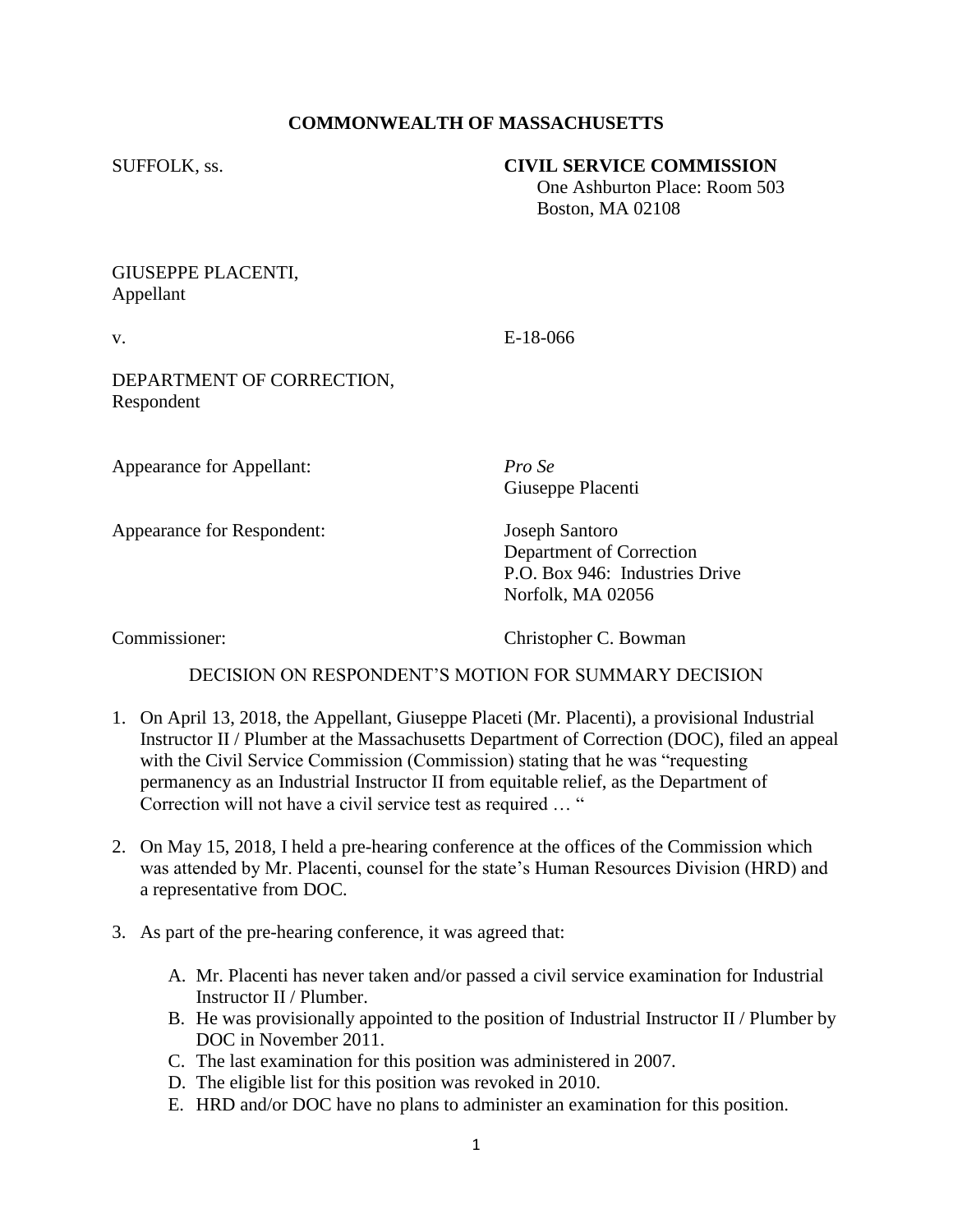- F. Mr. Placenti is a member of a local union and has certain rights (i.e. –ability to grieve discipline, etc.) under the collective bargaining agreement.
- 4. At the pre-hearing, Mr. Placenti argued that, during the past seven years at DOC, he has "proven himself" and, thus, believes he should be granted civil service permanency in his current position.
- 5. Mr. Placenti, as part of his written appeal, cited Shadd v. Department of Correction, CSC Case No. E-17-157 as a precedent for the Commission granting permanency to DOC employees.
- 6. In Shadd, all of the DOC employees in question had taken and passed a civil service examination.
- 7. Mr. Placenti has not pointed to any precedent for the Commission granting permanency, in these circumstances, to an official service employee who has not taken and passed a civil service examination and/or appeared on an eligible list and certification.
- 8. More broadly, Mr. Placenti's appeal regards the overall use of provisional appointments to fill positions.
- 9. The original expectation in Massachusetts civil service law was that Previous provisional appointments or promotions were "supposed to be exceptional circumstances", intended to allow an appointing authority to fill a vacancy temporarily, pending the establishment of a suitable eligible list of candidates who had qualified for the position by passing the requisite civil service competitive examination. City of Somerville v. Somerville Municipal Employee's Ass'n, 20 Mass.App.Ct. 594, 598, rev.den., 396 Mass. 1102 (1985), citing McLaughlin v. Commissioner of Pub. Works, 204 Mass. 27, 29 (1939) After decades without HRD holding competitive examinations for most non-public safety civil service positions, however, and the professed lack of appropriations to permit examinations in the near future, the vast majority of current and future non-public safety civil service employees have not taken or passed, and never will take, a qualifying examination for the position they occupy or aspire to achieve. As a result, appointments and promotions to nearly all non-public safety civil service positions in the official service in Massachusetts now can be lawfully accomplished only provisionally. Thus, the exception has now swallowed the rule. An appointment or promotion "which is provisional in form" is, essentially, "permanent in fact." Kelleher v. Personnel Administrator, 421 Mass. 382, 399 (1995).
- 10. However, the Commission has taken the position that it must continue to apply the civil service law as written. Bulger v. Contributory Retirement Appeal Bd., 447 651, 661 (2006), quoting Commissioner of Revenue v. Cargill, Inc., 429 Mass. 79, 86 (1999). If there is a flaw in the statutory procedure, it is a flaw for the General Court to address, whether on a systemic basis or through special legislation. Kelleher at 389.